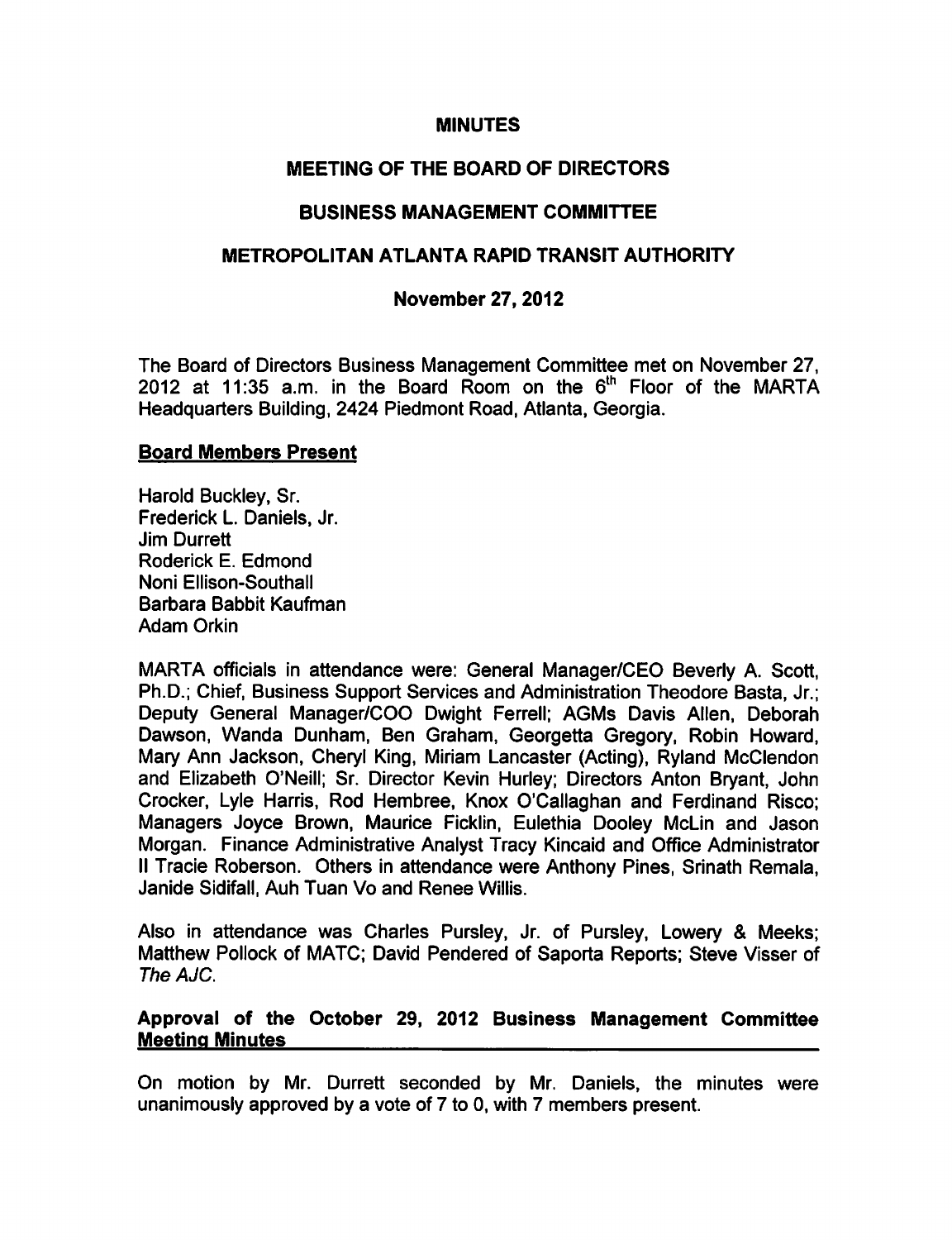## Resolution Authorizing Replacement of MARTA's Excess Operating Property and Liability Insurance Program for 2013

Mrs. Jennings presented this resolution for Board of Directors' approval authorizing the General Manager/CEO or her delegate to effect placement of MARTA's excess operating property and liability insurance coverage for a period of one year; effective January 1, 2013 to January 1, 2014 based on the proposals received by MARTA's insurance broker of record, MARSH USA, for a total program cost of \$3.06M.

Mr. Durrett asked how the coverage is budgeted due to the fact that it begins in the middle of the fiscal year.

Mrs. Jennings stated that it is booked into the annual budget each year based on projections that are developed with the insurance broker.

Mr. Daniels asked if anything could be done so that it falls within MARTA's fiscal year.

Mrs. Jennings said it's possible. Staff will need to work with the underwriters to get it accomplished.

Dr. Edmond said MARTA is going from \$145M in coverage to \$245M in coverage  $-$  a 60% increase. He asked why such a dramatic increase?

Mrs. Jennings said staff is recommending that limits are increased because it not only covers land, but business and equipment also. MARTA is required to apply proper inflation values each year. Because of recent weather conditions, MARTA must ensure it has adequate coverage in place, in case of catastrophic loss.

Mr. Orkin asked would it be wise at this time to consider a combination of insurance or self-insurance.

Mrs. Jennings said MARTA currently has self-insured retention of \$5M per occurrence on the property program. If we chose to not purchase any additional limits and stay at \$145M then we are effectively making a decision to ensure anything that occurs catastrophically to that asset that exceeds \$145M.

Dr. Edmond asked about the process of broker selection.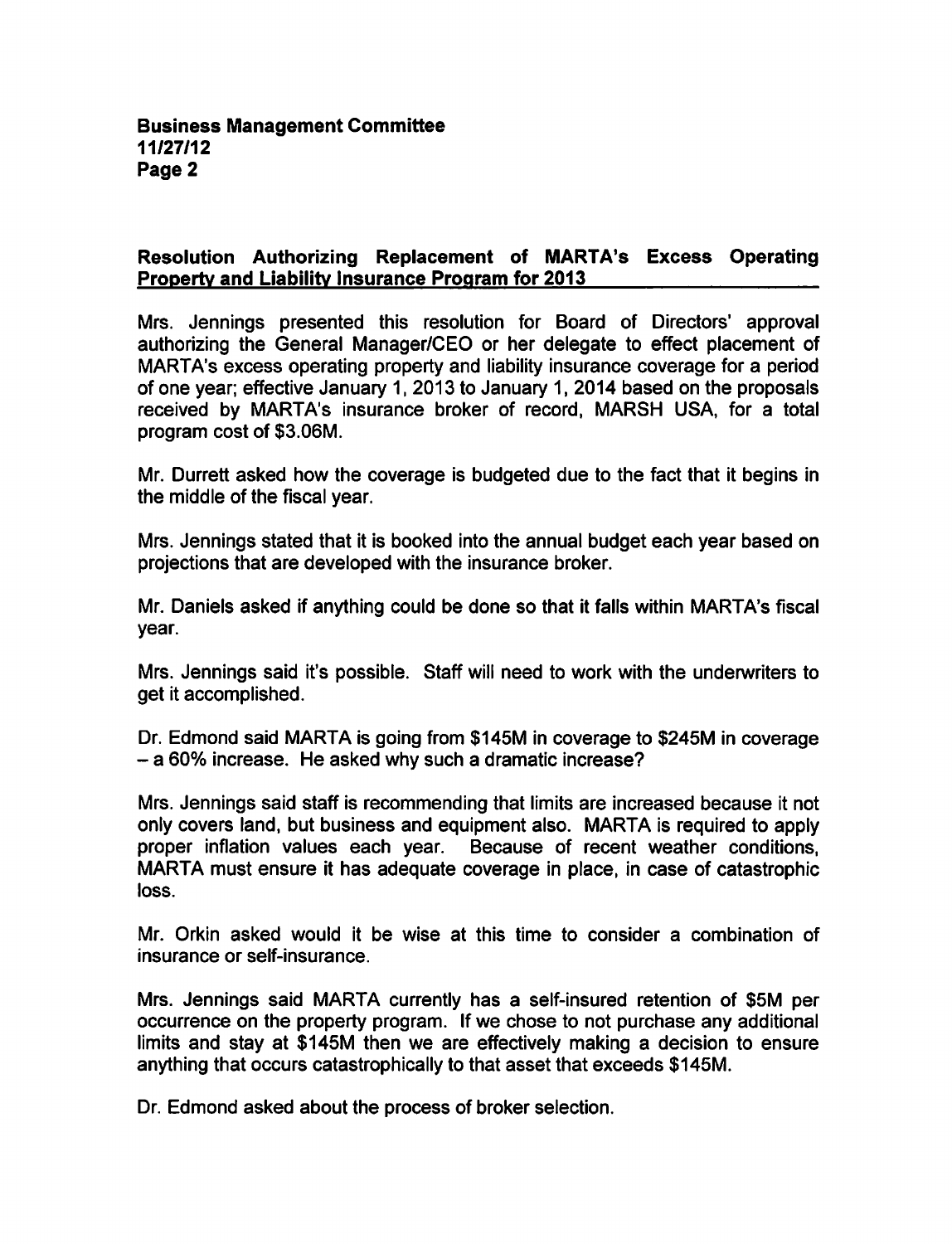Mrs. Jennings said the broker is selected through a broker selection process (RFP). At the beginning of each year the broker and MARTA go through process of looking at what the market will bear. This year, both the broker and MARTA thought it would be prudent to look at obtaining additional limits.

Dr. Scott said MARTA needs to bring the limits up. The northeast just experienced Hurricane Sandy. If Armour Yard were hit, MARTA is looking at \$200M on the low end to replace it.

Mr. Daniels asked about DBE considerations.

Mrs. Jennings said when the broker RFP was done; there was no goal  $-$  based on internal assessment through DEO which was based on the RFP Statement of Work.

On motion by Mr. Durrett seconded by Mrs. Kaufman, the resolution was unanimously approved by a vote of  $7$  to 0, with  $7$  members present.

### Resolution Authorizing the Award of Consultant Services for MARTA's Medical and Pension Plans. RFP P27333

Mrs. Dawson presented this resolution authorizing the General Manager/CEO or her delegate to award a contract to The Segal Company for consultant services for MARTA's Medical and Pension Plans in the amount of \$569,300. The term of the contract is not to exceed five (5) years.

On motion by Mr. Buckley seconded by Mr. Daniels, the resolution was unanimously approved by a vote of 7 to 0, with 7 members present.

Mr. Daniels noted that the Hay Group worked on MARTA's previous benefits comparison and was in the final selection process. He asked when moving forward, if there would be any problem merging the Hay Group information with The Segal Company data.

Mrs. Dawson said there should not be a problem.

Dr. Edmond said it is his understanding that The Segal Company will assist in Union negotiations. He asked that the Board get the data and information well ahead of time.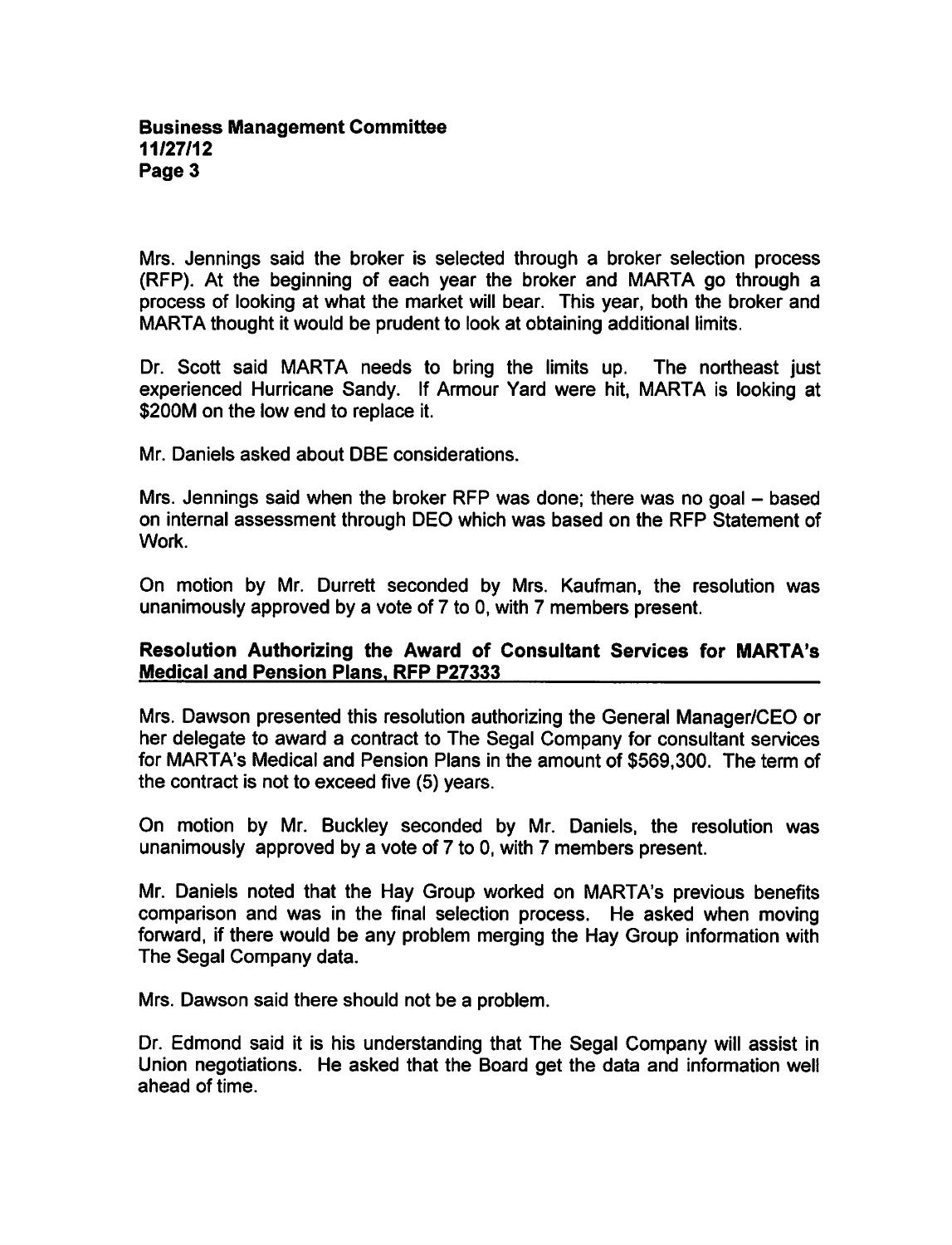Mrs. Dawson said strict timelines have been developed. Phase I deliverable is a 3-month period. The recommendations will be out around February.

Mr. Durrett said information on how the selected proponent scored in comparison to others is missing.

Mrs. Lancaster informed Board members that the scores would be provided.

Dr. Edmond said this has come up before. He reminded staff that this information should be provided in the read-ahead package that is sent to the Board.

#### Briefing – Debt Program - K. Hurley

MARTA's debt program is structured as a reimbursement program and is directly tied to the Capital Improvement Program and the Capital Budget. All the projects that make up the Capital Improvement Program are candidates for potential bonding or short term financing.

#### Summary of Outstanding Debt

MARTA has two types of debt: Variable Rate Debt and Fixed Rate Debt. The Authority's total outstanding debt (a combination of the two types of debt) is \$1.884B; of this, \$297M or approximately 16% is Variable Rate Debt which is inclusive of the 2000A/2000B bonds as well as recently sold commercial paper in the amount of \$100M.

Annual Debt Service Coverage – one of the major things that markets look for is the ability to pay your debt. 2x your debt coverage is the benchmark in the marketplace. Built into the MARTA ACT is the 50/50 split which aids MARTA in being able to maintain a 2x debt coverage ratio. Additionally, the MARTA Board took an extra step and said 45% of the sales tax would be used to pay debt service. This further strengthens MARTA's ability to maintain a 2x debt coverage ratio. Over the next seven (7) years, the annual debt coverage ratio goes from 2.42 to 3.18, so MARTA will be considerably better than the 2x debt coverage.

Dr. Edmond asked for an explanation on the advantage(s) of commercial paper debt.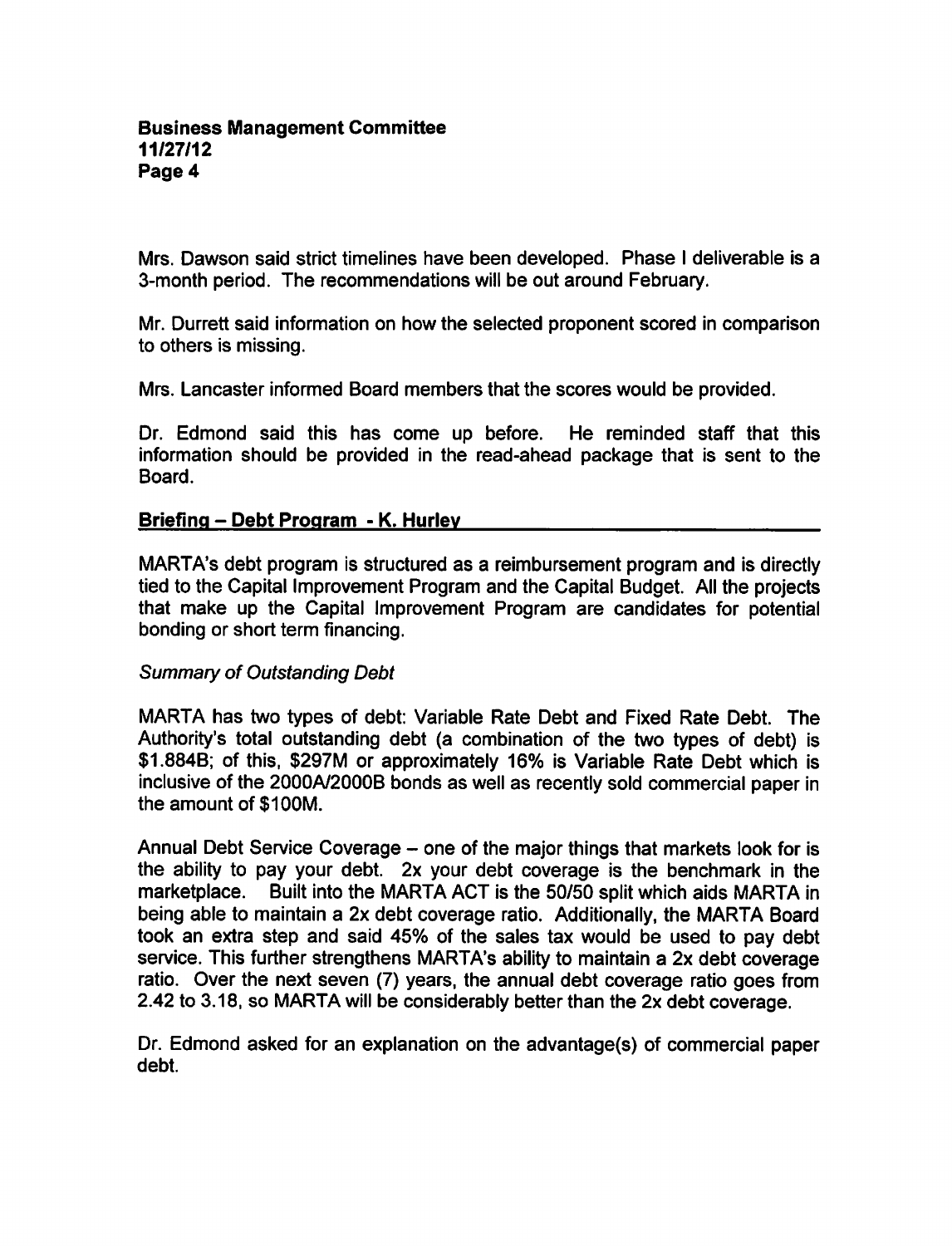Mr. Hurley said when debt was first issued  $(2^{nd}$  indenture), staff would look at Capital Program and say, for the next year, the Authority have \$300M in projects. MARTA would issue debt for \$250M and do projects for \$170M, and pay interest on the \$80M that was not being utilized. To fix the financial end, staff put the commercial paper program in place, which could be issued much quicker. This allows staff to time the need to use. MARTA is not paying interest it doesn't need to pay.

Dr. Edmond said that he would schedule a meeting before the holidays with Mr. Hurley and Mr. Allen to review this information and obtain a functional understanding.

### Briefing - September Year-to-Date FY 2013 Budget Variance Analysis and Financial KPIs  $-$  D. Allen

## **Overview**

During the month of September, total net revenues were favorable \$1.2M, largely due to passenger revenue. Sales tax was favorable \$269K. Net expenses were under budget by \$2.7M. Benefits were favorable by \$1.4M.

## Year-to-Date September

- Net revenues continue to be favorable by \$2.6M. Net expenses are under budget by \$11.9M.
- Sales tax was favorable by \$2M and Passenger Revenue was favorable by \$800K.
- Station parking continues to be under budget by \$23K. The Office of Research and Analysis has been asked to take a look at parking.
- $\cdot$  Lease income is down \$122K approximately \$50K is due to two terminated LILO lease transactions.
- TOD MARTA has agreed to work with Carter on a \$91K payment that was due in September. They will be charged interest.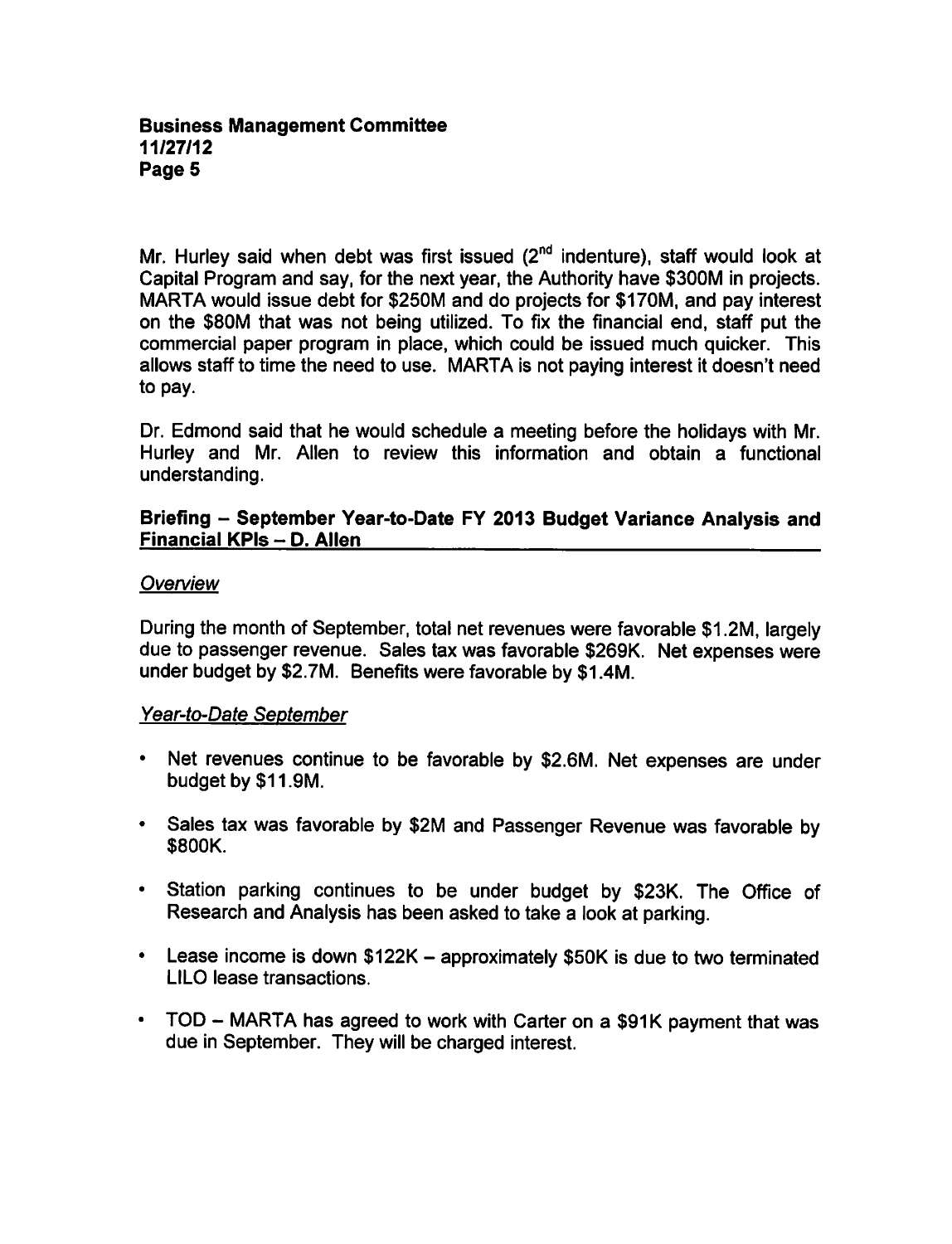# Year-to-Date Expenses

Total expenses are favorable \$11.9M (the bulk in salary and wages)

- Salaries & Wages were favorable by \$5.6M
- Overtime was unfavorable by \$300K
- Benefits were under budget by \$1.4M
- Contractual Services were favorable by \$2.2M
- CNG Fuel \$100K under budget
- Diesel Fuel \$300K under budget
- Other Materials & Supplies were unfavorable by \$1M
- Other Non-Labor charges \$1.4M under budget
- Capital charges favorable by  $$2.3M$

## Sales Tax Subsidy

- The Year-to-date actual Net Operating Surplus of \$3.9M requires a sales tax subsidy of 45.4%, which is favorable to the Budget
- The annual budgeted Sales Tax Subsidy is 59.9%

## Key Performance Indicators

All expenses are under budget. Combined ridership is favorable for the month and year-to-date.

Mr. Durrett asked for a future briefing on the age of MARTA's rolling stock and the implications of O&M costs going forward.